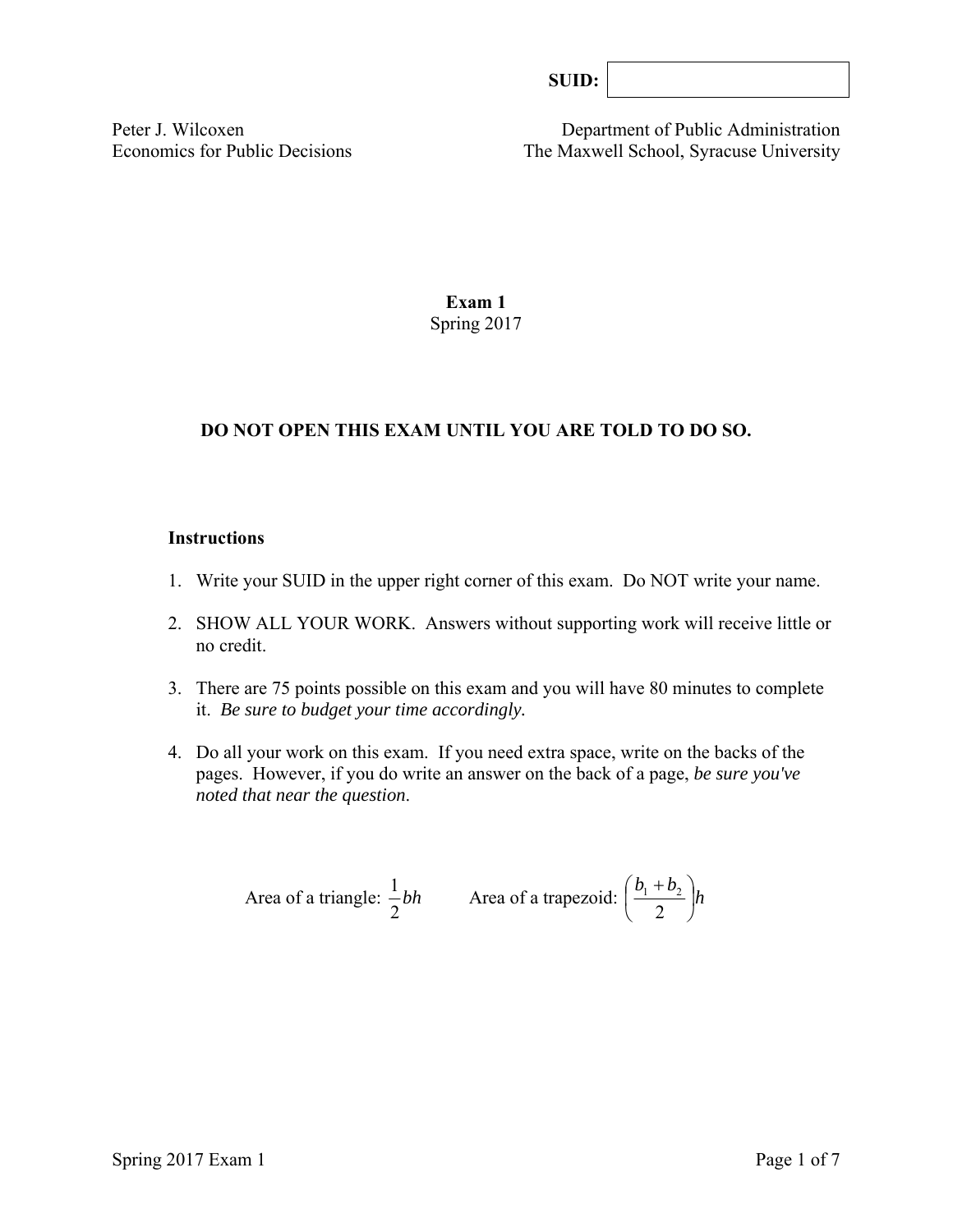# **Part 1 (30 points)**

A good is purchased by 30 type-A people and 100 type-B people, and it is produced by 140 type-C sellers. The willingness to pay or accept curves for an individual of each type are shown below.

| Individual type-A buyer:  | $WTPai = 200 - (1/2)*Qai$ |
|---------------------------|---------------------------|
| Individual type-B buyer:  | $WTPbi = 80 - (1/4)*Qbi$  |
| Individual type-C seller: | $WTAci = (1/3)*Qci$       |

(a) 15 points. Please compute:  $\Box$  the market equilibrium price and quantity;  $\Box$  the quantity purchased by an individual buyer of type A; and  $\Box$  the quantity sold by an individual  $s$ eller.  $\Box$  Illustrate the market equilibrium with an appropriate graph.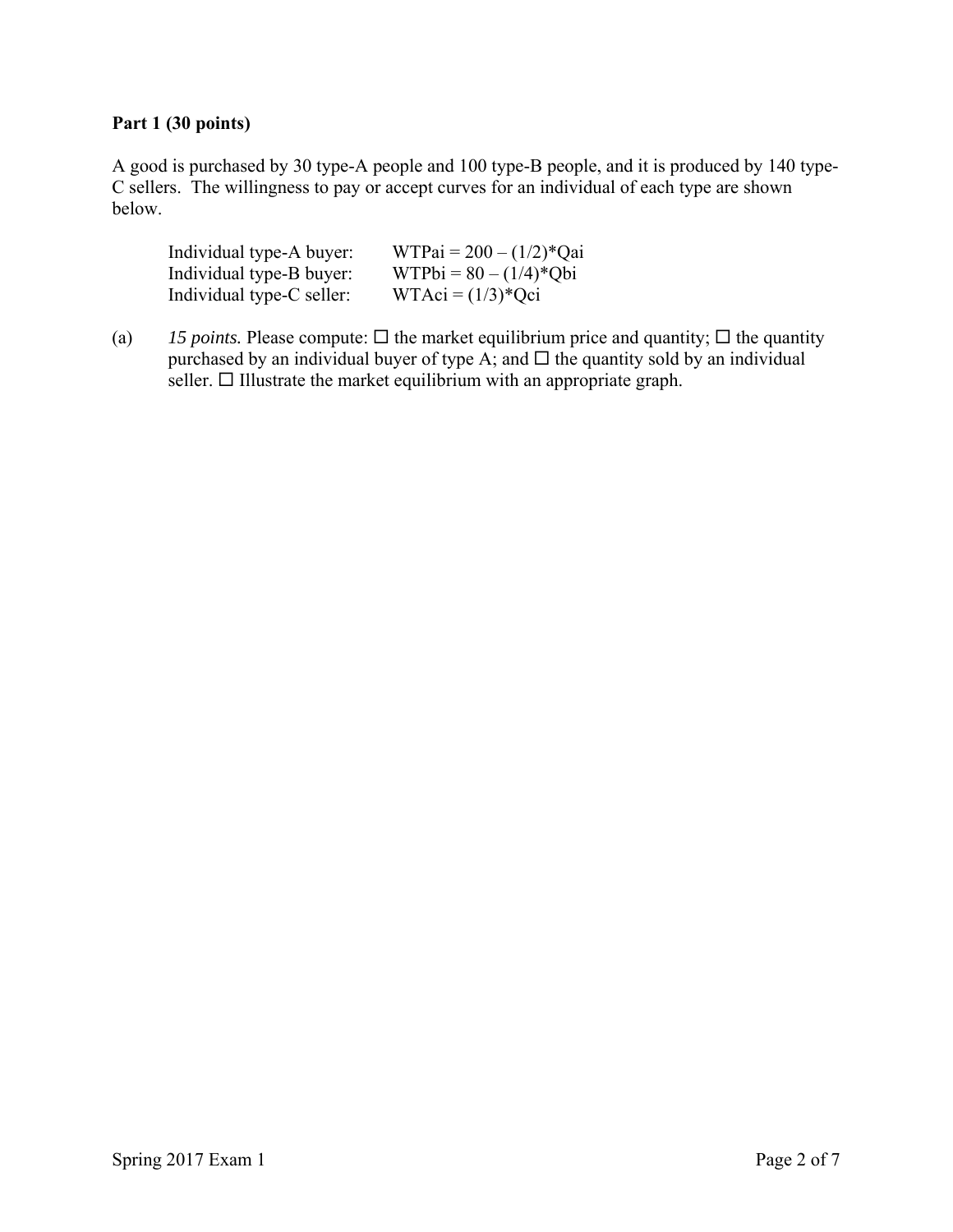# **Part 1, continued**

Now suppose the government announces a subsidy of \$44 on the good.

(b)  $15$  *points.* Please compute:  $\Box$  the new buyer and seller prices and equilibrium quantity;  $\Box$  the total value of the subsidy paid out by the government;  $\Box$  the new quantity purchased by an individual buyer of type  $A$ ;  $\Box$  the new quantity produced by an individual seller;  $\Box$  the change in CS received by an individual buyer of type A; and  $\square$  the change in PS received by an individual seller.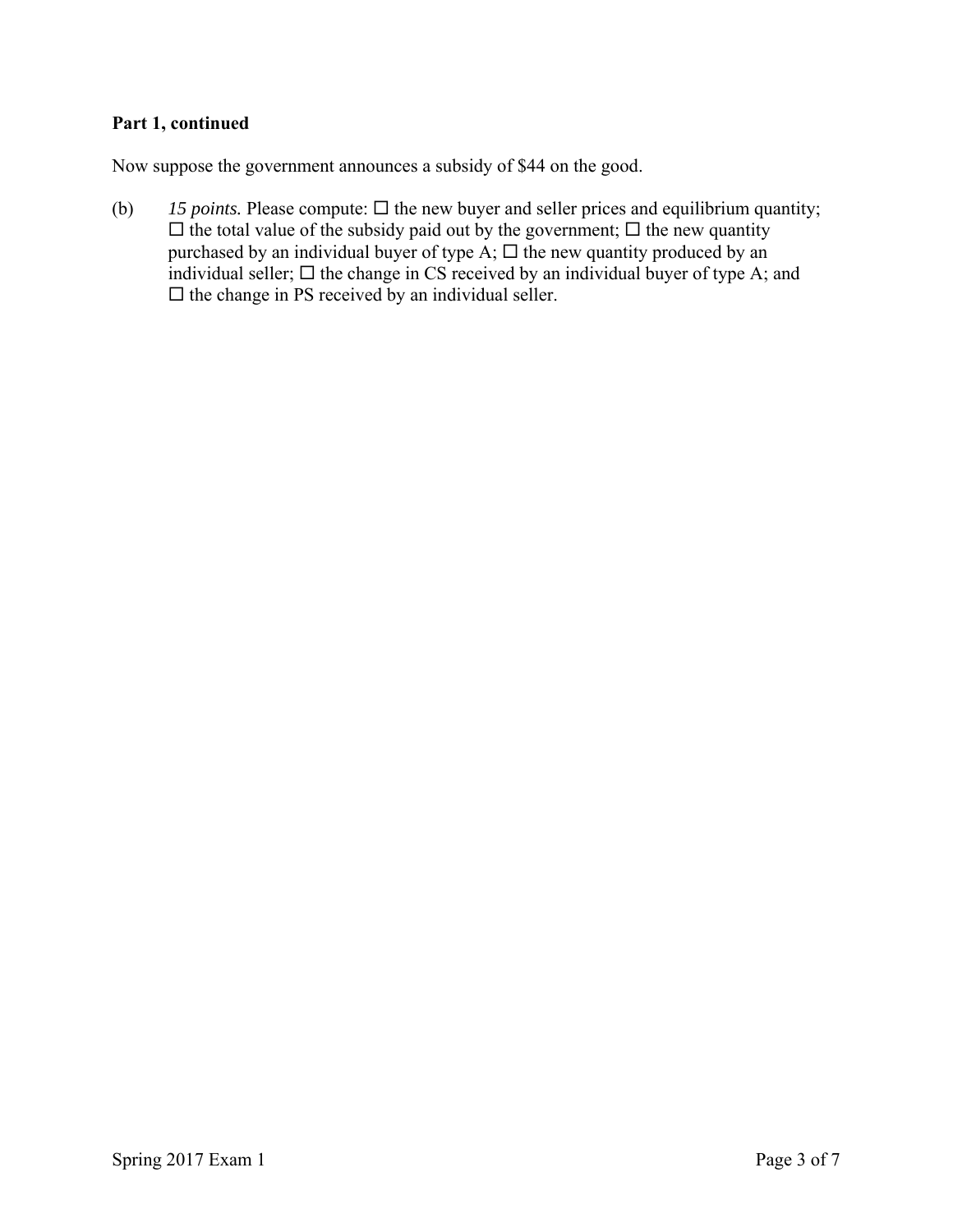### **Part 2 (15 points)**

A common dispute in international trade is over a practice known as "dumping". Dumping occurs when exporting countries provide subsidies for their exports and thus sell them on world markets below their true cost. It's considered an unfair policy and is against the rules of the World Trade Organization.

Suppose a domestic ("U") and a foreign ("F") producer both make a particular good and sell into the domestic market. At the moment, the price in the market is \$1000. Total consumption is 2000 units and the demand elasticity is known to be -0.5. U is selling 1000 units and has a supply elasticity of 1. F is selling the remaining units and has a perfectly elastic supply at the \$1000 price. However, it has just been discovered that F has been illegally subsidized by its government at the rate of \$300 per unit. F's true unsubsidized  $WTA<sub>F</sub>$  is \$1300 and the foreign government will be required to stop the subsidy immediately.

(a) *15 points*. Please determine what will happen in the domestic market when the subsidy to F ceases. Calculate:  $\Box$  the new equilibrium price and total quantity consumed;  $\Box$  the new quantities produced by U and F;  $\Box$  the change in CS;  $\Box$  the change in U's PS;  $\Box$  the change in the foreign government's revenue; and  $\Box$  the overall change in SS from removing the policy, including any impacts on the foreign government. Finally,  $\Box$ briefly comment on who was gaining and losing from the subsidy while it was in place.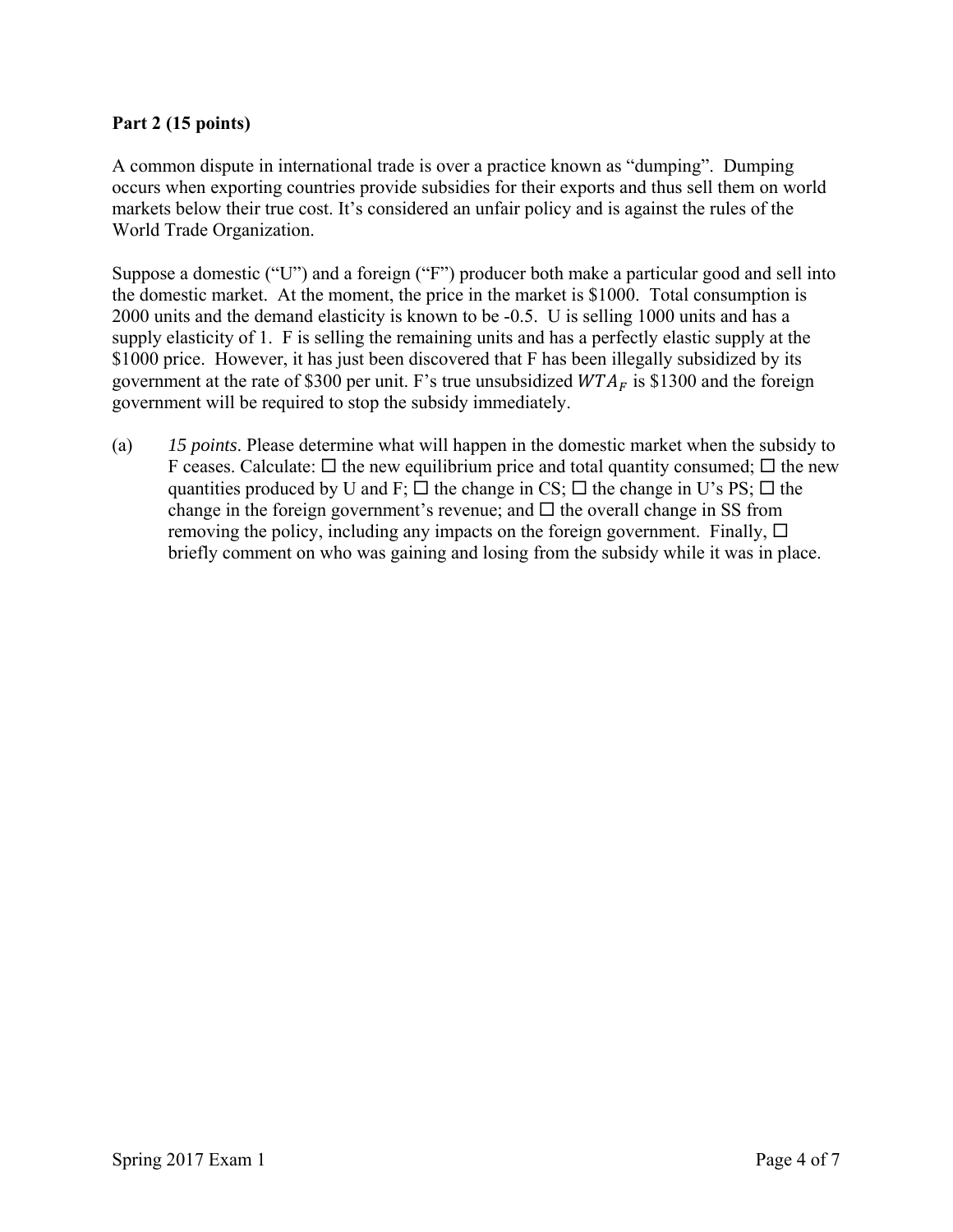### **Part 3 (15 points)**

Suppose a government would like to impose a \$10 tax a good with the market WTP and WTA curves below. Initially there is no tax or subsidy.

 $WTP = 600 - (1/2) * Q$  $WTA = (1/8) * Q$ 

(a)  $15$  *points.* Please determine:  $\Box$  the initial market equilibrium price and quantity in the absence of the tax;  $\Box$  the new buyer and seller prices once the tax is imposed, as well as the new quantity;  $\Box$  the revenue raised by the tax;  $\Box$  the resulting changes in CS and PS;  $\Box$  the change in SS from the policy. Finally, calculate  $\Box$  how the tax burden is split between buyers and sellers; that is, how much of the total tax revenue is paid by each group?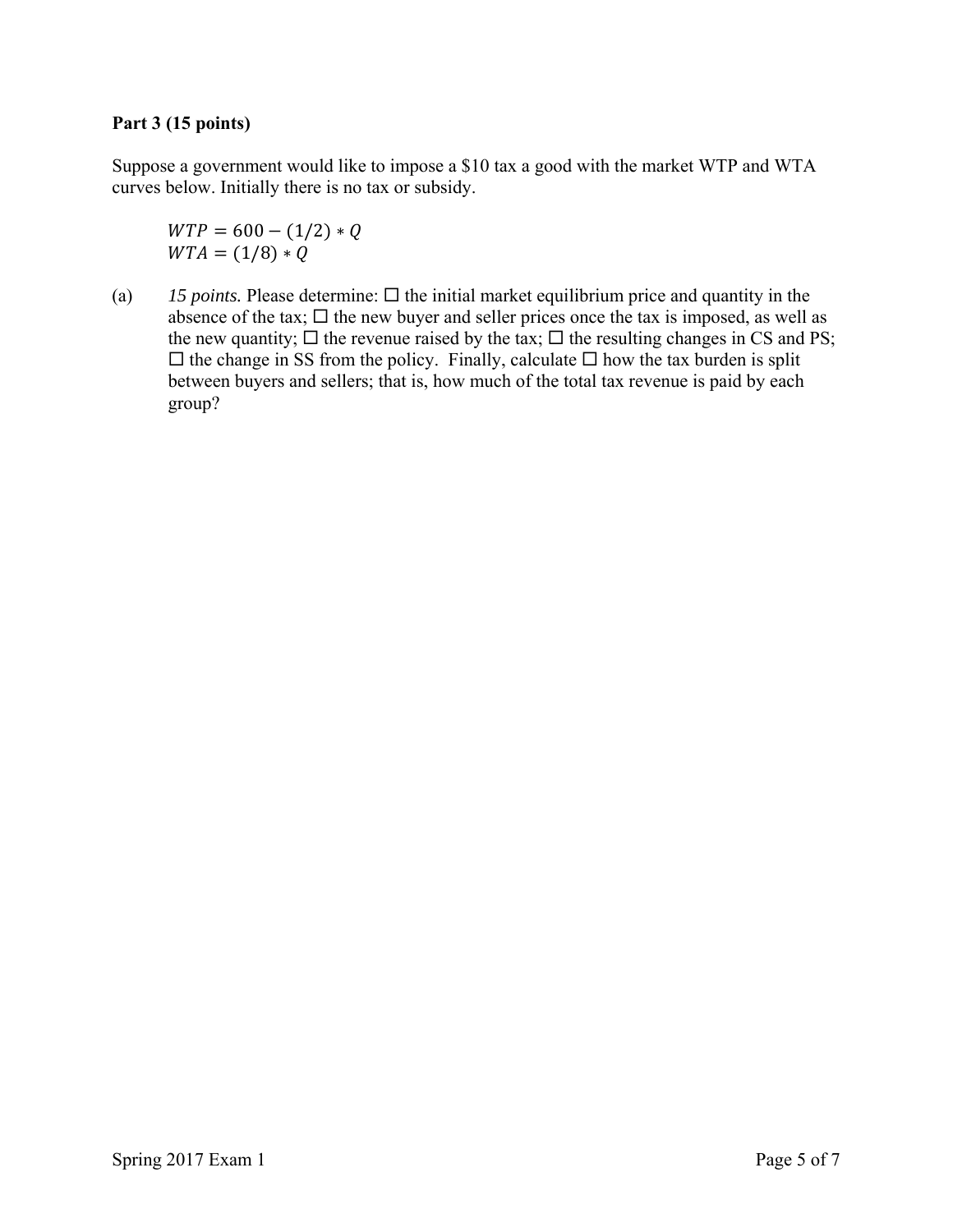### **Part 4 (15 points)**

Cross subsidies often arise in public infrastructure, such as water supplies, wastewater treatment systems or in parts of the electric grid. Customers are all charged the same price even though some customers are more expensive to serve than others.

Suppose a small community has a wastewater agency that charges all customers \$100 per year. There are currently 10,000 customers of type L who are inexpensive to serve (they live close to the treatment plant). Those customers are also known to have a demand elasticity of -0.5. The agency's  $WTA_L$  to serve them is perfectly elastic at \$80. The agency also has 5,000 customers of type H who are more expensive to serve (they live further away) and who have a demand elasticity of -0.8. The agency's  $WTA_H$  is perfectly elastic but at a price that will need to be deduced. It is also known that the agency is currently running a deficit of \$100,000 in the cross subsidy program: the government is having to contribute \$100,000 a year to keep the system in operation. Finally, in doing this problem you should assume that using the wastewater agency is not mandatory: either type of customer could switch to a septic system (home treatment) if they choose not to be customers of the agency.

(a) *15 points*. Please determine:  $\Box$  the agency's extra revenue in the L market;  $\Box$  the value of  $WTA_H$ ;  $\square$  the new quantity in each market if the cross-subsidy policy were eliminated and the agency charged each group the corresponding  $WTA$ ;  $\square$  the change in CS in each market;  $\Box$  the overall change in SS from eliminating the policy.